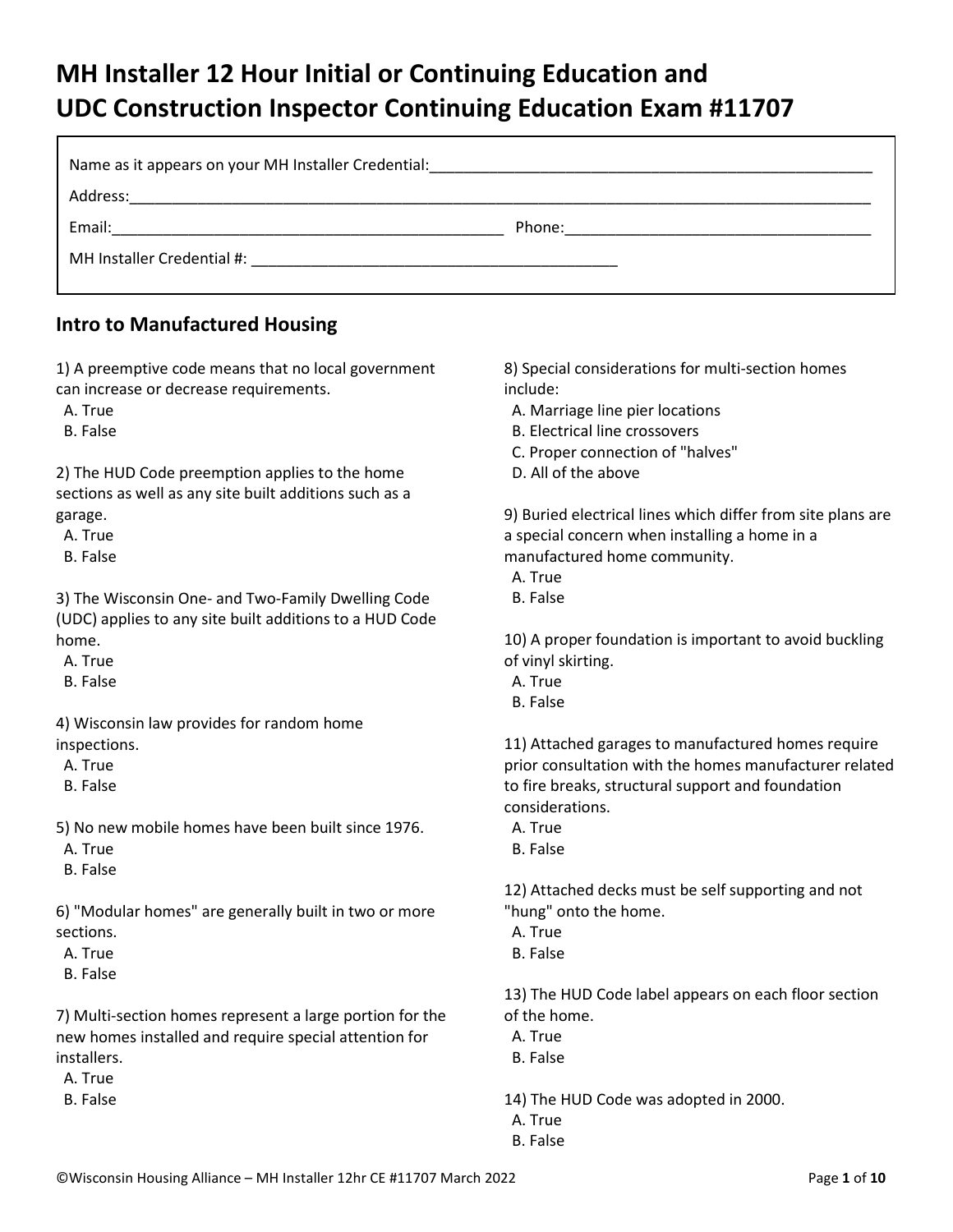15) Each HUD Code home is subject to approval by a DAPIA to assure that the home is designed in accordance with the HUD Code.

A. True

B. False

16) Once construction has begun in the factory, each home is subject to inspection by an IPIA or in-plant primary inspection agency.

A. True

B. False

17) A HUD Code home can have its plumbing system stubbed thru the floor for completion on the job site.

A. True

B. False

18) For a HUD Code home on a basement, the metal chassis can be removed.

A. True

B. False

19) The data plate on each home includes the home's roof load zone.

A. True

B. False

20) If a HUD Code home has non-standard features such as a hinged roof, the home may be subject to an alternative construction inspection at the home site.

A. True

B. False

21) A roof penetration in a hinged roof for a heating vent would be a typical item subject to an AC inspection.

A. True

B. False

### **Manufactured Home Installation**

22) Licensing for MH installer began April 1, 2007.

A. True

B. False

23) Anchoring equipment means ties, straps, cables, turnbuckles, chains and other approved components including tensioning devices that are used to secure a manufactured home to anchor assemblies.

A. True

B. False

24) A manufacturer may provide, but is not required to provide, with each new manufactured home, DAPIA approved designs and instructions for installation.

A. True

B. False

25) DAPIA means:

- A. Dual Application for Planning Inspection and Approval
- B. Designated Approval Planning Agency
- C. Design Approval Primary Inspection Agency
- D. Driver's Approval and Planning Association

26) Prior to the initial installation of a new manufactured home, the installer is responsible to determine whether the home lies wholly or partially within a special flood hazard area.

A. True

B. False

27) Manufactured homes must not be installed in a wind zone that exceeds the design wind load for the home.

A. True

B. False

28) The Wind Zone for Wisconsin is:

- A. Zone 1
- B. Zone 2
- C. Zone 3

29) Besides Wind zones, other zones established by the HUD Code include:

- A. Roof load zone
- B. Thermal zone
- C. Both roof and thermal zones
- D. Neither roof nor thermal zones

30) Soil bearing capacity can be determined with a pocket penetrometer.

- A. True
- B. False

31) All drainage must be diverted away from the home and must slope a minimum of one-half inch per foot away from the foundation for the first 10 feet if the home was built on or after April 1, 2007.

A. True

B. False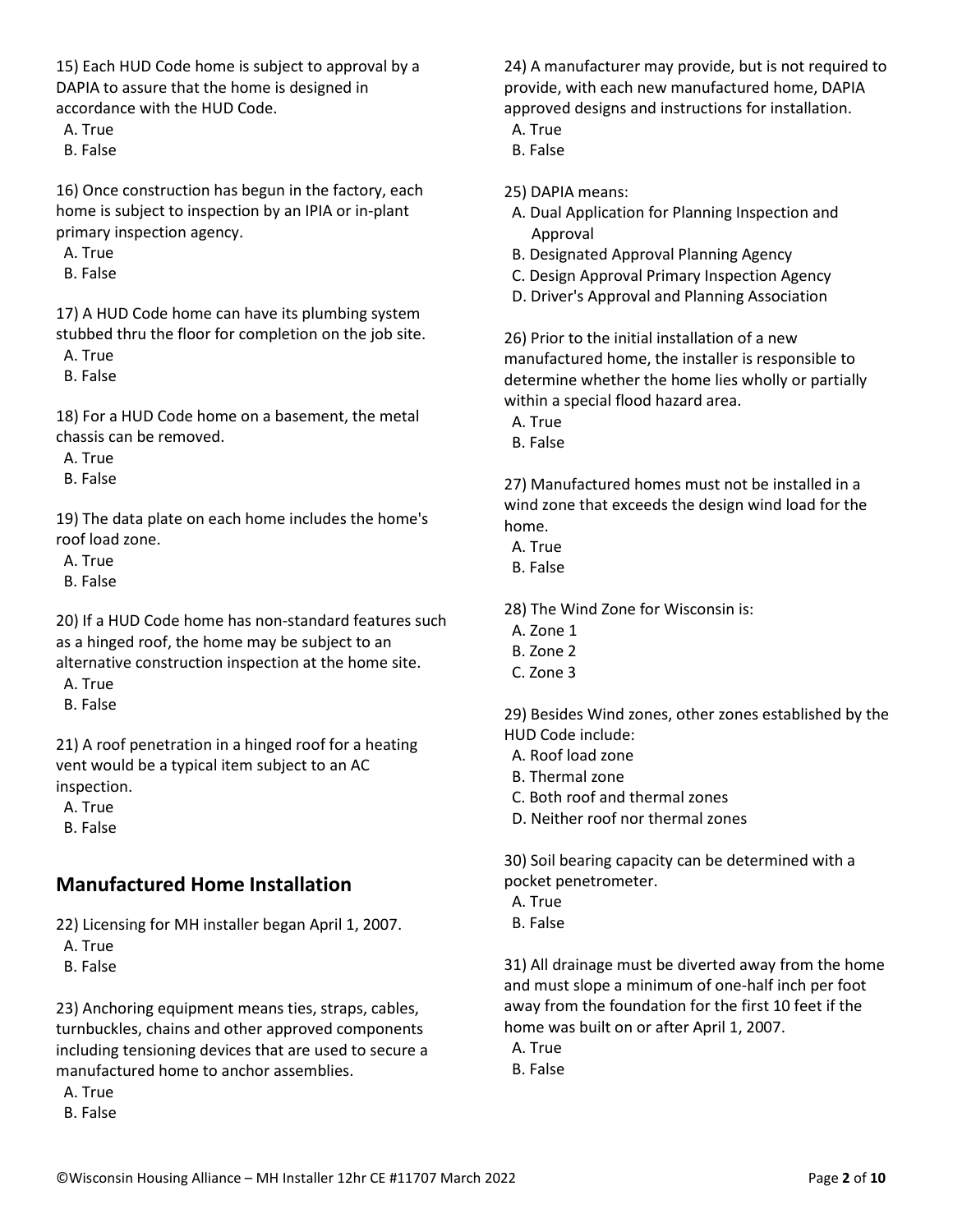32) The home, where sited, must prevent surface water run-off building up under the home.

- A. True
- B. False

33) For a home built on or after April 1, 2007, the installation of a vapor retarder of six mil poly is optional if skirting is installed.

- A. True
- B. False

34) Acceptable materials for piers are:

- A. Concrete blocks
- B. Adjustable metal or concrete piers
- C. Both of the above

35) Pier spacing is always the same size, no matter what the soil bearing capacity is.

- A. True
- B. False

36) Center beam/mating line supports for multi-section homes typically can have larger loads than perimeter loads.

- A. True
- B. False

37) Hollow core concrete blocks along the I-Beam are stacked:

- A. Vertically for maximum height
- B. Horizontally with their hollow cores aligned vertically
- C. Horizontally with their hollow cores visually evident from the sides
- D. Horizontally parallel to the I-beam
- 38) Pier caps can be made of:
- A. Solid concrete or masonry at least 4 inches thick
- B. Hardboard lumber at least 2 inches thick
- C. Both A & B

39) A pier cap can be of any size as long as it covers the top of the pier fully.

- A. True
- B. False

40) When split caps are used on double-stacked blocks, the caps must be installed with the long dimension across the joint in the blocks below.

- A. True
- B. False

41) Gaps between the chassis beam and the foundation support system must be filled.

- A. True
- B. False
- 42) Gaps can be filled with shims of what dimension?
- A. Size doesn't matter as long as they are uniform
- B. One inch thick maximum but no limit as to width or length
- C. One-half inch thick maximum but no limit as to width or length
- D. Nominal 4 inch by 6 inch by one inch thick
- 43) The maximum height of the shims is one inch.
- A. True
- B. False

44) If the gap is more than what can be filled with shims, the remaining height can be taken up by hardwood plates that are not more than 2 inches in height when finally positioned.

- A. True
- B. False

45) Shims are never driven in pairs.

- A. True
- B. False

46) For homes built on or after April 1, 2007, the minimum clearance between the lowest member of the main frame (I-beam) and the grade of all areas under the home is?

- A. 6 inches
- B. 12 inches
- C. 16 inches
- D. 24 inches

47) Single stack block piers are permitted up to what height?

- A. Less than 24 inches
- B. Less than 32 inches
- C. Less than 36 inches
- D. Less that 67 inches

48) Concrete block piers are installed so that the long sides are at right angles to the I-Beam.

- A. True
- B. False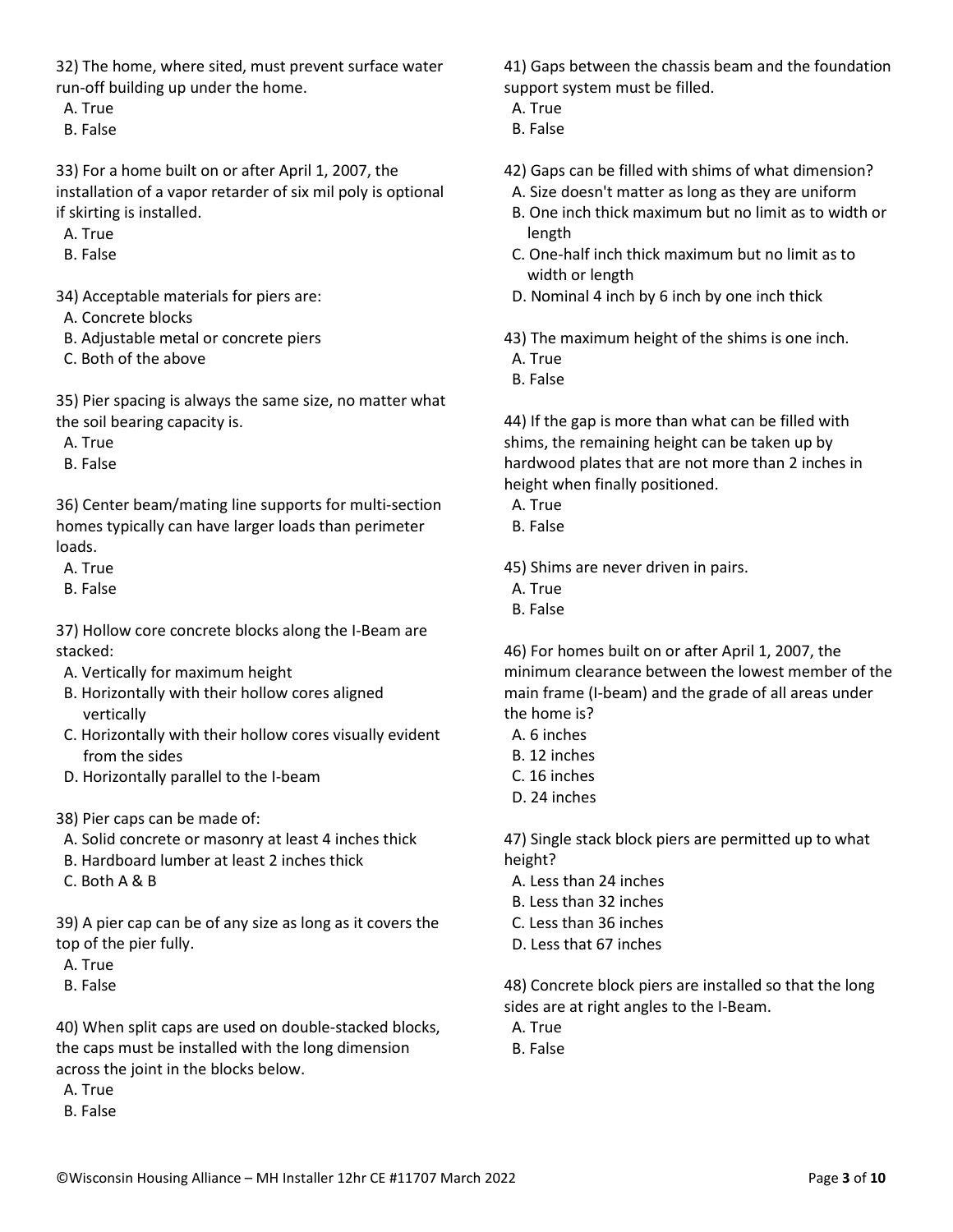49) Horizontal offset (alignment of the blocks) from the top to the bottom of piers less than 36 inches in height must not exceed:

- A. 1/4 inch
- B. 1/2 inch
- C. 3/4 inch
- D. 1 inch

50) Mortaring a pier stack for a home build on or after April 1, 2007 is:

A. Always required

- B. Always required on piers over 36 inches
- C. Always required on piers over 48 inches
- D. Not required unless specified by instructions from an engineer or architect.

51) Mortaring piers is required for older homes above 80 inches.

- A. True
- B. False

52) Double stack piers are required for homes built on or after April 1, 2007:

A. All frame piers between 36 and 67 inches

- B. All corner piers over 3 blocks high
- C. Both of the above
- D. None of the above

53) Horizontal offsets in piers between 36 and 67 inches in height for a home built on or after April 1, 2007 must not exceed:

- A. 1/3 inch
- B. 1/2 inch
- C. 1 inch
- D. 2 inches

54) Manufactured piers must be listed and installed to the pier manufacturer instructions.

- A. True
- B. False

55) Piers supporting the frame must be located no more than \_\_\_ inches from both frame ends and not more than 120 inches center to center under the main rails.

- A. 12 inches
- B. 24 inches
- C. 36 inches
- D. 120 inches

56) The maximum spacing permitted for piers supporting the frame must be no more than 120 inches.

- A. True
- B. False

57) Perimeter supports for a home built on or after April 1, 2007 must be used under:

- A. Any other side wall opening of 48 inches in width
- B. Exterior doors
- C. Any side wall openings of 48 inches width or more
- D. All of the above

58) Footings may be placed on unprepared fill such as organic soils.

- A. True
- B. False

59) Footings placed in freezing climates must be designed to prevent the effects of frost heave by which of the following methods?

- A. Conventional below the frost line footing
- B. Monolithic slab
- C. An insulated foundation system
- D. All of the above

60) After blocking and leveling, the manufactured home must be secured against the wind by an anchoring system both for homes built before and after April 1, 2007.

- A. True
- B. False

61) By law, the minimum frost depth in the Wisconsin Code is:

- A. Determined by the local weather forecaster
- B. Spelled out in the state statutes
- C. Set by rule by the Wisconsin Department of Safety & Professional Services
- D. None of the above

#### 62) Anchoring systems are:

- A. Designed to withstand the wind load
- B. Designed to withstand the snow load as shown on the data plate
- C. Both of the above

63) Ground anchors must be able to withstand an ultimate load of 4725 lbs.

- A. True
- B. False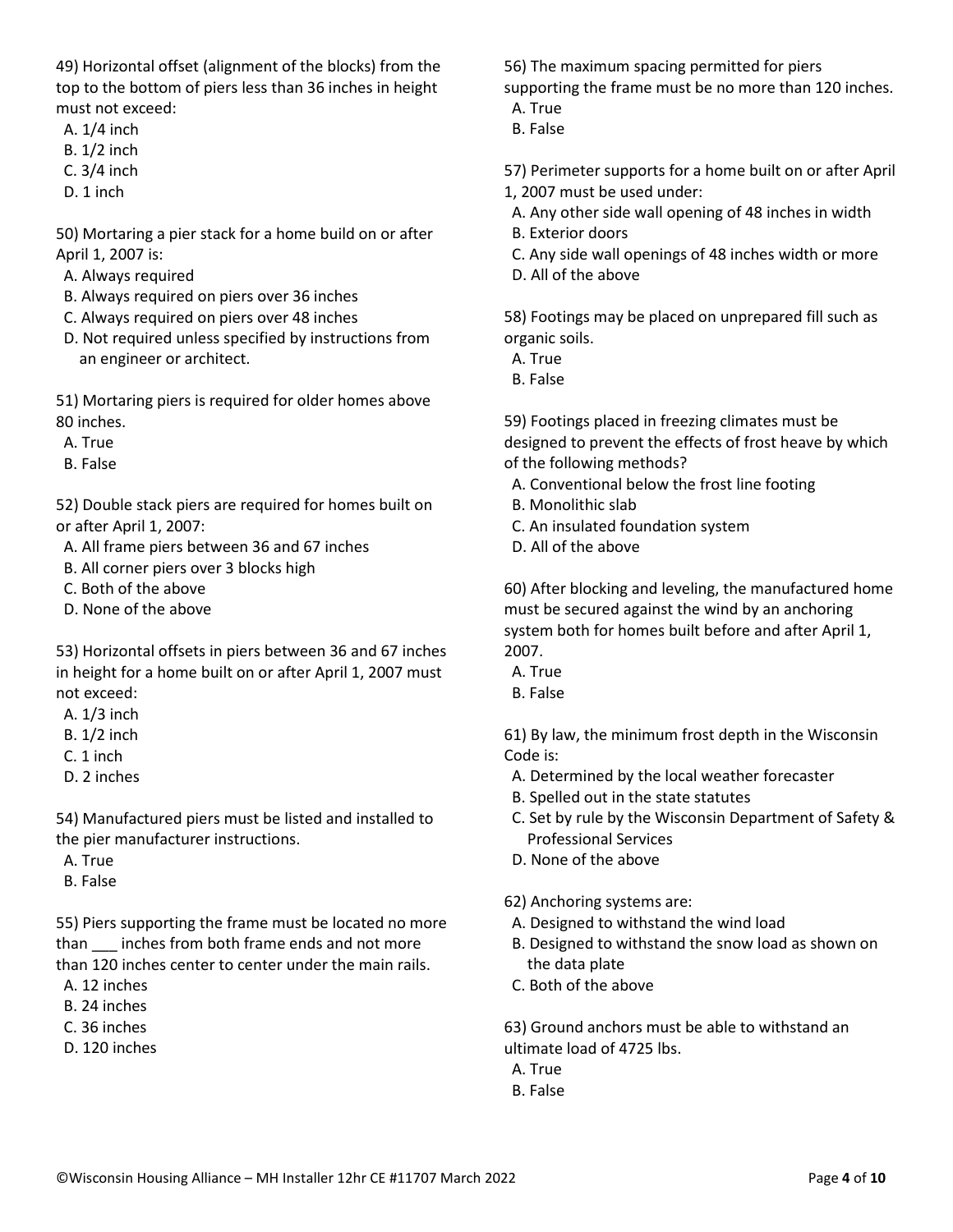64) Tie down straps are made of either steel or aluminum.

A. True

B. False

65) Ground anchors must be installed to their full depth.

- A. True
- B. False

66) The minimum angle for a diagonal strap is set by the anchor manufacturer's instructions.

- A. True
- B. False

67) Skirting, if used, must not be attached in such a way as to allow water to be:

- A. Trapped between the siding and trim
- B. Forced up into the wall cavity
- C. Both of the above
- D. None of the above

68) Crawlspace ventilation calls for vents on at least opposite sides of the home.

- A. True
- B. False

69) Ventilation space may be reduced one square foot for every 1,500 square feet of floor area when a uniform 6-mil poly is installed under the entire floor area of the home.

- A. True
- B. False
- 70) Skirting if used must be made of:
- A. Weather resistant materials
- B. Fire resistant materials
- C. Mold resistant materials
- D. All of the above

71) An identified and accessible shutoff value must be installed between the water supply and the inlet.

- A. True
- B. False

72) Power for exterior lights if connected in the field is connected:

- A. Black to white, White to Black
- B. Black to Black, White to White

73) Exterior close-up strips are trim that must be fastened securely and sealed with an exterior sealant.

- A. True
- B. False

74) Any poly sheeting covering exterior walls for transit before installing siding is:

- A. Only trimmed as necessary to make a clean connection
- B. Left in place and any tears or voids repaired
- C. Removed completely
- D. None of the above

75) Upon completion of the exterior close-up, only gaps of less than one inch are permitted between the structural elements along the mating line.

- A. True
- B. False

76) The bottom board covering must be inspected for any loosening or areas damaged by transport or installation.

- A. True
- B. False

77) Any missing insulation must be replaced, but minor tears need not be repaired in the bottom board cavity.

- A. True
- B. False

78) The Wisconsin installation code is pre-emptive meaning that local governments cannot have a lesser or more stringent standard.

- A. True
- B. False

79) Manufactured and modular homes are regulated under the same federal installation code.

- A. True
- B. False

80) The installer can vary from the installation instructions:

- A. With site specific instructions from the manufacturer
- B. By use of a design from a registered engineer or architect
- C. Both of the above
- D. None of the above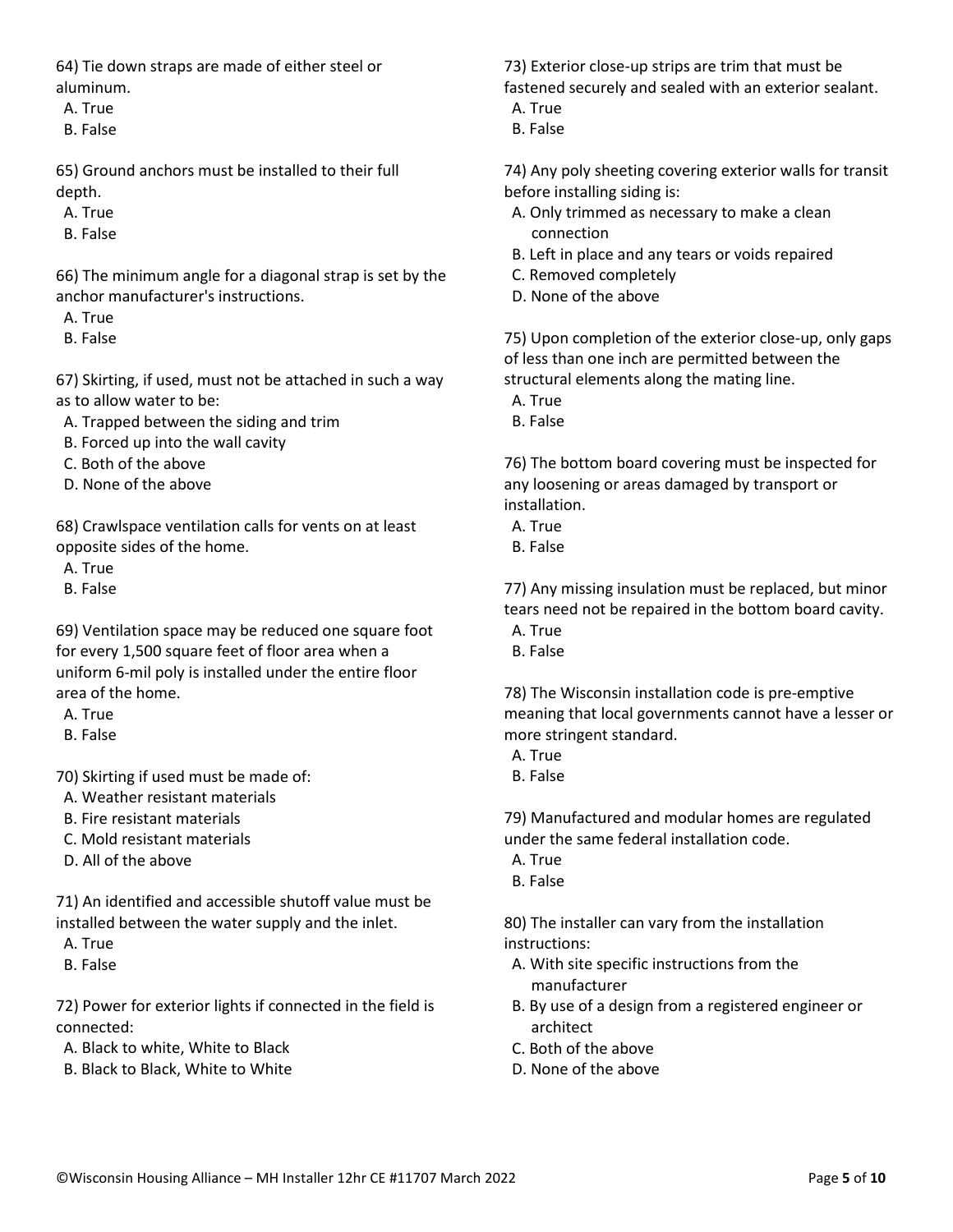81) Manufacturers must provide at lease one method for temporarily supporting a home to prevent structural and other damage.

A. True

B. False

82) The minimum soil bearing capacity necessary for installation of a manufactured home under SPS 321.40 before extra steps are taken is:

A. 1000 psf

- B. 1500 psf
- C. 2000 psf
- D. 2500 psf

83) Alluvial fill, silt and clay are types of:

A. Pots

B. Soils

C. ABS pads colors

D. Pier footing depths

84) If the soil appears to be composed of peat, organic clays or uncompacted fill, a registered geologist, engineer or architect must determine the soil classification and maximum allowable soil bearing capacity.

A. True

B. False

85) Pier spacing and loads shown in typical tables take into consideration flood or seismic loads.

A. True

B. False

86) Single stack concrete block pier loads may exceed 8,000 lbs.

A. True

B. False

87) Concrete blocks must conform to the standard issued by what organization for use in manufactured home installation?

- A. National Fire Protection Association NFPA
- B. American Society for Testing and Materials ASTM
- C. Federal Emergency Management Agency FEMA
- D. Underwriters Laboratory UL

88) Listed means a product has been blacklisted and cannot be used for the installation of a manufactured home.

A. True

B. False

89) Each pier footing shall be no less than a nominal 24 inches by 24 inches.

- A. True
- B. False

90) A manufactured home installed prior to the effective date of the new installation code is not subject to any installation standard.

- A. True
- B. False

91) The ridge beam is the beam around the outer edge of the home.

- A. True
- B. False

92) On a sloped site, measures must be taken to divert water away from the home.

- A. True
- B. False

93) The home manufacturer, a professional engineer or architect must be consulted in a situation where an additional structure will be added to the home.

- A. True
- B. False

94) Each licensed installer will need how many hours of continuing education for license renewal?

- A. 4
- B. 6
- C. 12
- D. 18

95) The licensing period for installers is how many years?

- A. 1
- B. 2
- C. 3
- D. 4

96) Wisconsin installation standards must be:

- A. Exactly the same as federal standards
- B. Less stringent than federal standards
- C. At least as stringent as federal standards
- D. More stringent than federal standards

97) Manufacturer installation instructions must be:

- A. Exactly the same as federal standards
- B. Less stringent than federal standards
- C. At least as stringent as federal standards
- D. More stringent than federal standards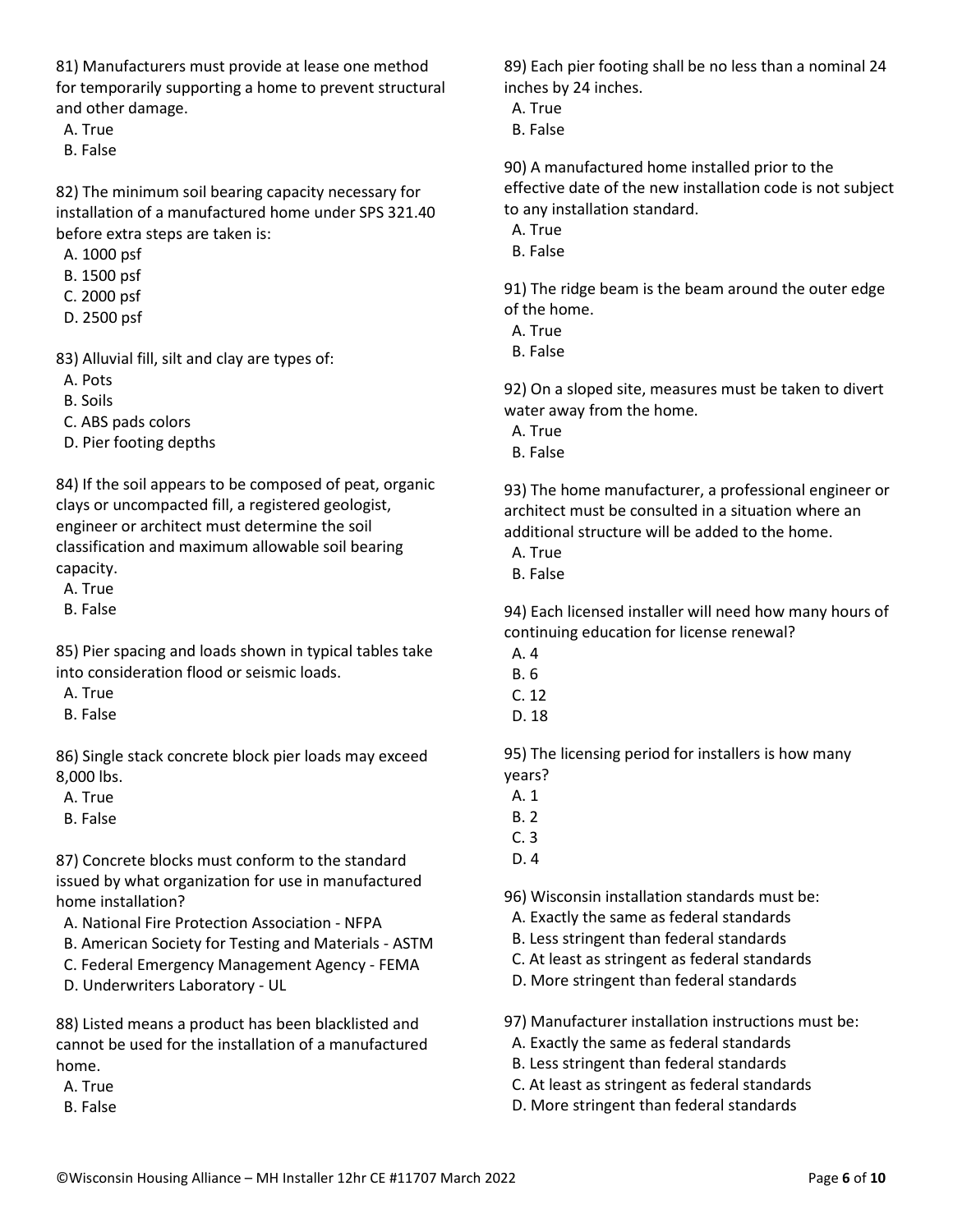98) An installer can have their license application denied if they have been found responsible in a judicial or administrative forum for failure to perform an installation as required under contract or for defrauding any person with regard to the provision of installation services.

- A. True
- B. False
- 99) The snow load zone for Wisconsin is:
- A. North 40 psf
- B. Middle 30 psf
- C. South 20 psf
- D. Wisconsin is divided between Middle and South zones.

100) An access opening under the home must be no less than:

A. 8" by 18"

- B. 12" by 18"
- C. 18" by 18"
- D. 18" by 24"

101) Vents in skirting are to be as high as possible.

- A. True
- B. False

102) Piers used for perimeter support must be installed with the long dimension parallel to the perimeter rail.

- A. True
- B. False

103) Appliances can be vented to the area under the skirting.

A. True

B. False

104) Sewer drain pipes must be supported at least every:

- A. 3 feet
- B. 4 feet
- C. 6 feet
- D. 8 feet

105) Water pipes must be supported every:

- A. 3 feet
- B. 4 feet
- C. 6 feet
- D. 8 feet

106) During close up of the home, the bottom board must be returned to good repair.

- A. True
- B. False

107) Any gaps between sections must be shimmed with dimensional lumber with fastener lengths adjusted to provide adequate penetration.

- A. True
- B. False

108) A diagonal anchor tie is intended to resist horizontal or shear forces, but may also resist vertical, uplift and overturning forces.

- A. True
- B. False

109) Air conditioning units, if NOT installed by the home manufacturer but rather installed by the home installer, must be installed by a person holding an HVAC license.

- A. True
- B. False

110) Expansion rooms must be installed in accordance with designs provided by the:

- A. Home manufacturer
- B. A registered professional engineer
- C. A registered architect
- D. Any of the above

111) Where lighting fixtures are mounted on combustible surfaces such as hardboard, a limited combustible or non-combustible ring must be installed.

- A. True
- B. False

112) A person is NOT allowed to inspect the installation of a manufactured home if:

- A. They are an employee of the manufacturer who was directly involved in the sale of the particular home.
- B. A salesperson who was directly involved in the sale of the particular home.
- C. They are an installer who was directly involved in the sale of the particular home.
- D. All of the above

113) Ratings for ABS pads are printed on the pad itself.

- A. True
- B. False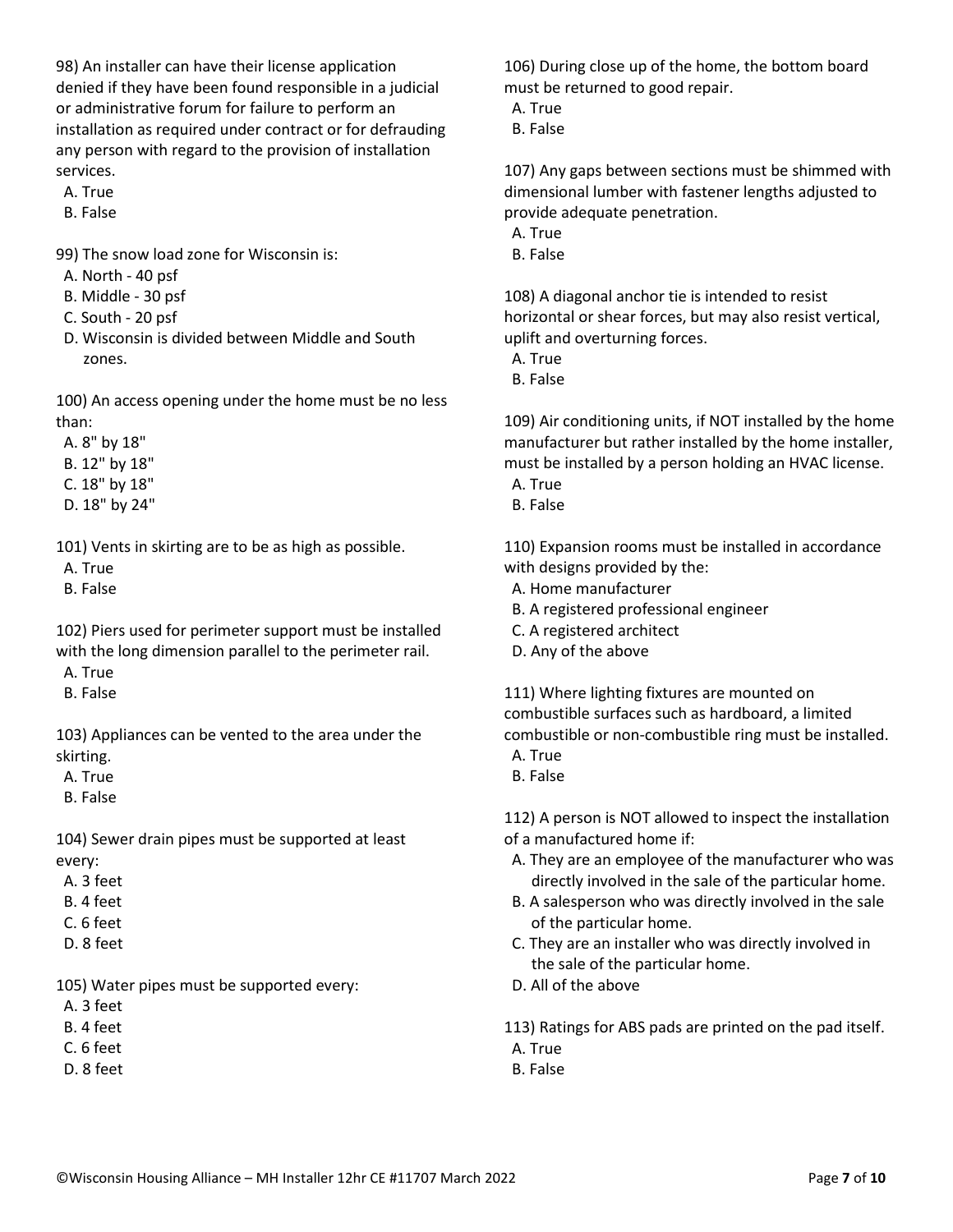114) Alternative materials can be used for installations if they are approved by the Department of Safety & Professional Services.

A. True

B. False

115) The home site is to be graded to permit water to drain 5 feet from the home for older homes and 10 feet for homes built on or after April 1, 2007.

A. True

B. False

116) Your installer's license involves what is called "general supervision." What does that mean?

A. You generally have to know what to do.

- B. You are in charge of just supervising general aspects of the job.
- C. You don't necessarily need to be present at the job site.

117) A two-piece cap is permitted provided:

- A. Made from same material
- B. Same size
- C. Laid side by side
- D. All of the above

118) Fire separations can be found in:

- A. NFPA 501
- B. Comm 326
- C. Local ordinances
- D. All of the above

119) The manufacturer may provide the heating/cooling information on the home's data plate.

- A. True
- B. False

120) Ground moisture barrier can be located:

- A. Under footings
- B. Over footings
- C. Around footings
- D. All of the above

121) ASTM C-90-02 is:

- A. A type of gas
- B. The required minimum standard for concrete blocks
- C. The number of atmospheres of pressure for gas pipes
- D. The required minimums for gas pipe slopes

### **Law and Business**

122) The Uniform Dwelling Code (UDC) covers the onsite installation of a manufactured home, regardless of the type of foundation, when the manufactured home has a production date on or after  $\qquad \qquad$ .

- A. January 1, 2007
- B. April 1, 2007 C. April 30, 2007
- D. January 1, 2010

123) A new dwelling or manufactured home placed on a new or existing foundation shall meet the permitting, construction and inspection requirements.

- A. True
- B. False

124) The UDC does not apply to:

- A. Farm Buildings
- B. Detached Decks
- C. Motor Homes and RV's
- D. All of the above

125) The code does not apply to dwellings located on Indian reservation land held in trust by the United States.

- A. True
- B. False

126) Municipalities intending to exercise jurisdiction shall, by ordinance, adopt the code in its entirety.

- A. True
- B. False

127) All plans submitted for approval shall be accompanied by sufficient data, calculations and information to determine if the dwelling will meet the requirements of the code.

- A. True
- B. False

128) Construction contracts must be in writing.

- A. True
- B. False

129) A valid construction contract just needs a price and signature.

- A. True
- B. False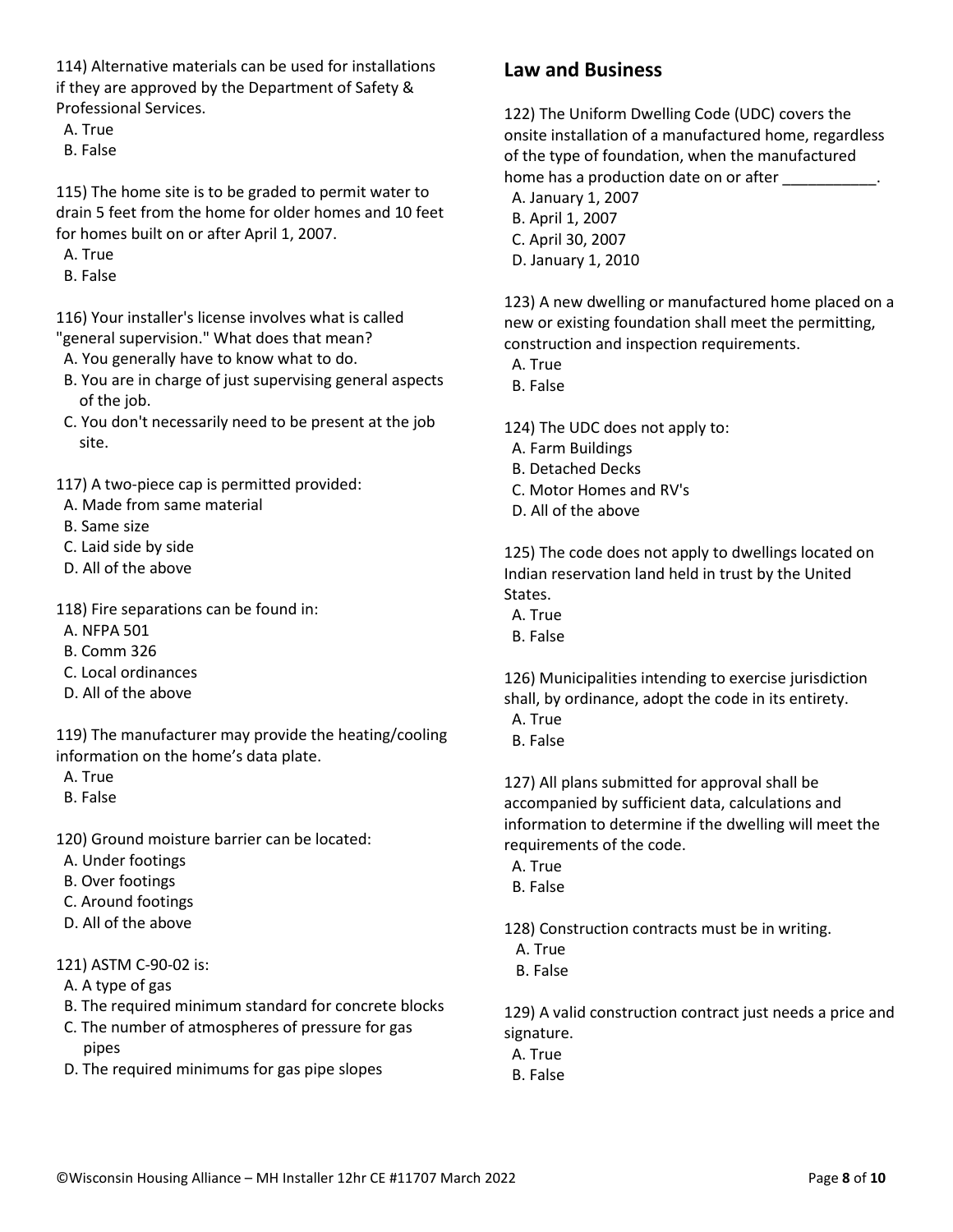| 130) Giving the proper lien notice can be done as a part |
|----------------------------------------------------------|
| of the contract or as a separate document.               |

A. True

B. False

131) Under the Right to Cure Law, a homeowner must give access to the home for repairs or they cannot sue. A. True

B. False

132) The two important parts of the Right to Cure Law are the notice and the \_\_\_\_\_\_\_\_\_\_.

- A. Signed contract
- B. Arbitration Clause
- C. Brochure

133) In response to a claim under the Right to Cure Law, the builder has \_\_\_\_\_ days to respond to the first notice.

A. 7

- B. 10
- C. 14
- D. 15

134) Notice between the parties under the Right to Cure Law must be in writing.

A. True

B. False

135) The wording of the lien notice is provided in state law, it must be in at least bold \_\_\_\_ point type.

A. 6

- B. 8
- C. 10
- D. 12

136) Subs must provide lien notices within 60 days of their work.

- A. True
- B. False

137) All money received from an owner is to be treated as "trust funds" by the builder.

- A. True
- B. False

138) Which of the following are misrepresentations prohibited by ATCP 110?

- A. The work requires no regular maintenance.
- B. The work meets or exceeds federal, state or local standards.
- C. The seller is approved or recommended by a government agency.
- D. All of the above if the statement is untrue.

139) There are \_\_\_\_ bait and switch tactics outlawed by ATCP 110.

- A. 1
- B. 4
- C. 5

D. 6

140) Using a competitor's trademark in relation to your work is prohibited by SPS 320.

- A. True
- B. False

141) The statute of repose in Wisconsin is \_\_\_\_ years.

- A. 3
- B. 7

C. 10

### **After completing your exam what is next?**

**See the next page for instructions.**